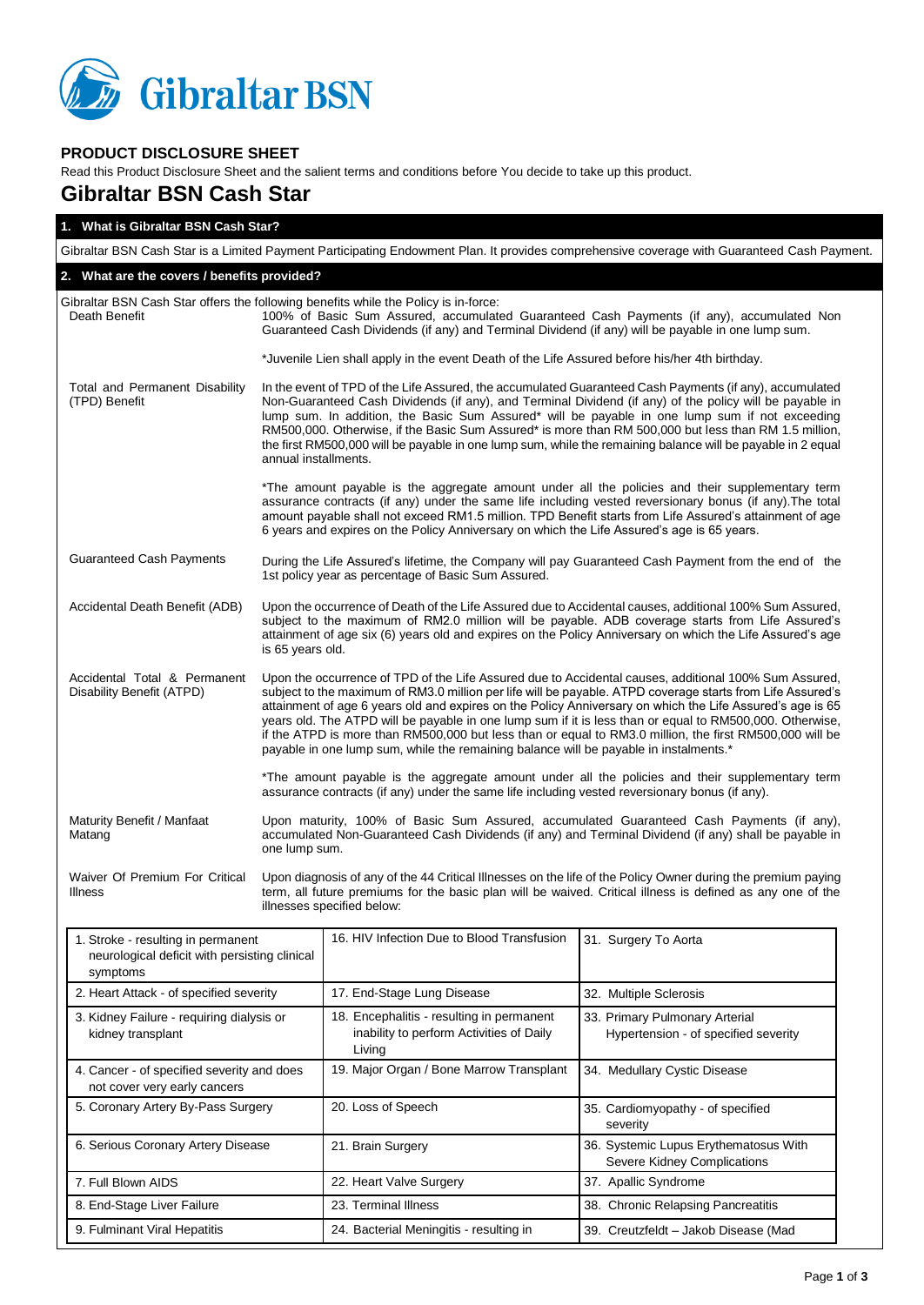|                                                                                                                                                                                                            | permanent inability to perform Activities<br>of Daily Living                                                                                                                                                                | Cow Disease)                                                                                                                                                                                                                                                                                                                                                                                                                                                     |  |  |
|------------------------------------------------------------------------------------------------------------------------------------------------------------------------------------------------------------|-----------------------------------------------------------------------------------------------------------------------------------------------------------------------------------------------------------------------------|------------------------------------------------------------------------------------------------------------------------------------------------------------------------------------------------------------------------------------------------------------------------------------------------------------------------------------------------------------------------------------------------------------------------------------------------------------------|--|--|
| 10.Coma - resulting in permanent<br>neurological deficit with persisting clinical<br>symptoms                                                                                                              | 25. Major Head Trauma - resulting in<br>permanent inability to perform Activities<br>of Daily Living                                                                                                                        | 40. Elephantiasis                                                                                                                                                                                                                                                                                                                                                                                                                                                |  |  |
| 11. Benign Brain Tumor - of specified severity                                                                                                                                                             | 26. Chronic Aplastic Anemia - resulting in<br>permanent Bone Marrow Failure                                                                                                                                                 | 41. Loss of Independent Existence                                                                                                                                                                                                                                                                                                                                                                                                                                |  |  |
| 12. Occupationally Acquired Human<br>Immunodeficiency Virus (HIV)<br>Infection                                                                                                                             | 27. Motor Neuron Disease - permanent<br>neurological deficit with persisting<br>clinical symptoms                                                                                                                           | 42. Paralysis of Limbs                                                                                                                                                                                                                                                                                                                                                                                                                                           |  |  |
| 13. Blindness - Permanent and<br>Irreversible                                                                                                                                                              | 28. Parkinson's Disease - resulting in<br>permanent inability to perform Activities<br>of Daily Living                                                                                                                      | 43. Poliomyelitis                                                                                                                                                                                                                                                                                                                                                                                                                                                |  |  |
| 14. Deafness - Permanent and<br>Irreversible                                                                                                                                                               | 29. Alzheimer's Disease / Severe Dementia                                                                                                                                                                                   | 44. Progressive Scleroderma                                                                                                                                                                                                                                                                                                                                                                                                                                      |  |  |
| 15. Third Degree Burns - of specified<br>severity                                                                                                                                                          | 30. Muscular Dystrophy                                                                                                                                                                                                      |                                                                                                                                                                                                                                                                                                                                                                                                                                                                  |  |  |
| 45. How much premium do I have to pay?                                                                                                                                                                     |                                                                                                                                                                                                                             |                                                                                                                                                                                                                                                                                                                                                                                                                                                                  |  |  |
| The estimated total premium that You have to pay: RM 3,950.00 annually<br>Premium term: 5 years (Payable until age 38)                                                                                     |                                                                                                                                                                                                                             | The total premium that You have to pay and the policy terms may vary depending on the underwriting requirements of the insurance company:                                                                                                                                                                                                                                                                                                                        |  |  |
| 46. What are the fees and charges that I have to pay?                                                                                                                                                      |                                                                                                                                                                                                                             |                                                                                                                                                                                                                                                                                                                                                                                                                                                                  |  |  |
| Nil.                                                                                                                                                                                                       |                                                                                                                                                                                                                             |                                                                                                                                                                                                                                                                                                                                                                                                                                                                  |  |  |
| 47. What are some of the key terms and conditions that I should be aware of?                                                                                                                               |                                                                                                                                                                                                                             |                                                                                                                                                                                                                                                                                                                                                                                                                                                                  |  |  |
| $\bullet$<br>$\bullet$<br>You have paid (less any medical fee incurred) will be refunded to You without interest.<br>$\bullet$                                                                             | Importance of disclosure - You must disclose all material facts such as medical condition, and state Your age correctly.<br>assessment. Please call Our Customer Service representative who will guide in filing in claims. | Free-look period - You may cancel Your policy by returning the policy within fifteen (15) days after the delivery of the policy. The premiums that<br>The actual dividends that would be declared may be more or less depending on the operating and investment results experienced by the Company.<br>You or Your representatives must give Us written notice as soon as possible after a claim event. Any delay in doing so may affect Our claim               |  |  |
| <b>Note:</b> This list is non-exhaustive. Please refer to the Policy for the terms and conditions.                                                                                                         |                                                                                                                                                                                                                             |                                                                                                                                                                                                                                                                                                                                                                                                                                                                  |  |  |
| What are the major exclusions under this plan?<br>48.                                                                                                                                                      |                                                                                                                                                                                                                             |                                                                                                                                                                                                                                                                                                                                                                                                                                                                  |  |  |
| $\bullet$<br>or date of last reinstatement respectively.<br>payable in the event of the following:<br>The Life Assured dies by dueling; or<br>The Life Assured dies by the hand of justice; or<br>b)<br>C) | The Life Assured dies as a result of committing or attempting to commit an unlawful act under any prevalent law in force.                                                                                                   | If the life assured, within one (1) year from the Issue Date or from the date of last reinstatement, dies resulted directly or indirectly from attempting<br>suicide while sane or insane, the liability of the Company shall be limited to the amount of the premium paid, without interest as at the Issue Date<br>The Insurance Benefits, including any Insurance Benefits payable under any Supplementary Contract(s) attaching to this Policy, shall NOT be |  |  |
| <b>Note:</b> This list is non-exhaustive. Please refer to the Policy for the terms and conditions.                                                                                                         |                                                                                                                                                                                                                             |                                                                                                                                                                                                                                                                                                                                                                                                                                                                  |  |  |
| 49. Can I cancel my Policy?                                                                                                                                                                                |                                                                                                                                                                                                                             |                                                                                                                                                                                                                                                                                                                                                                                                                                                                  |  |  |
| be much less than the total amount of premium that You have paid.                                                                                                                                          |                                                                                                                                                                                                                             | Buying a life policy is a long-term financial commitment. If You do not pay Your premiums within the grace period, Your policy may lapse unless Your<br>policy has acquired cash value. The cash amount that the insurance company will pay You when You cancel the policy before the maturity period will                                                                                                                                                       |  |  |
| 50. What do I need to do if there are changes to my contact details?                                                                                                                                       |                                                                                                                                                                                                                             |                                                                                                                                                                                                                                                                                                                                                                                                                                                                  |  |  |
| It is important to inform Us on any changes in Your contact details to ensure that all correspondences reach You in a timely manner.                                                                       |                                                                                                                                                                                                                             |                                                                                                                                                                                                                                                                                                                                                                                                                                                                  |  |  |
| 51. Where can I get further information?                                                                                                                                                                   |                                                                                                                                                                                                                             |                                                                                                                                                                                                                                                                                                                                                                                                                                                                  |  |  |
| Should You require additional information about life insurance, please refer to the insuranceinfo booklet on "Life Insurance" available at all of Our<br>branches or visit www.insuranceinfo.com.my.       |                                                                                                                                                                                                                             |                                                                                                                                                                                                                                                                                                                                                                                                                                                                  |  |  |
| If You have any enquiries, please contact Us at: -                                                                                                                                                         |                                                                                                                                                                                                                             |                                                                                                                                                                                                                                                                                                                                                                                                                                                                  |  |  |
| Gibraltar BSN Life Berhad 199301022976 [277714-A]<br>Level 21, Mercu 2, KL Eco City, No.3 Jalan Bangsar, 59200 Kuala Lumpur, Malaysia                                                                      |                                                                                                                                                                                                                             |                                                                                                                                                                                                                                                                                                                                                                                                                                                                  |  |  |

Customer Service: 1300-22-6262

www.GibraltarBSN.com Email: customerservice@gibraltarbsn.com

## 52. **Other similar types of plan available.**

Please ask Us for any other similar types of plans offered by Us.

## **IMPORTANT NOTE:**